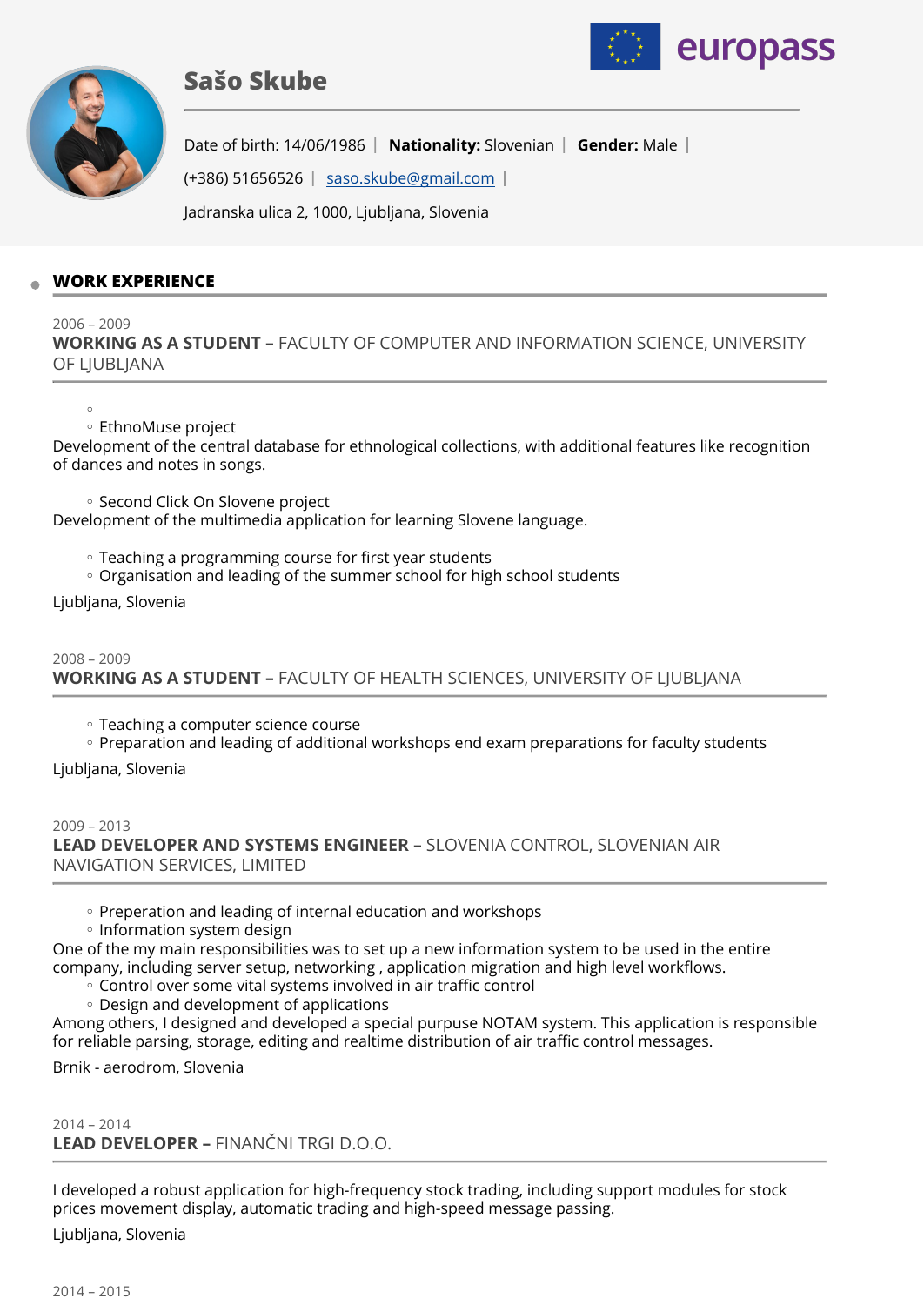- development of special purpose control system driver for a data acquisition device
- development of a readout-system, designed and built for the data acquisition of the LHC Diamond Beam Loss Monitors that provides on-line, dead-time-free acquisition and analysis of detector signals

Ljubljana, Slovenia

## 2015 – 2017 **CONTROL SYSTEMS EXPERT –** COSYLAB SWITZERLAND GMBH

- driver and high level application development of timing system for accelerator control
- in-depth knowledge of the MRF timing system (also written user manual and tutorial)
- EPICS control system integration and device support ◦
- co-development of beam synchronous data readout system
- real-time operation bug hunting in complex multi-threaded systems
- open source software development
- evaluating expert systems for performance (jitter, data throughput, reliability, ...)
- consulting with FPGA development
- finding bugs in expert hardware devices and proposing solutions ◦
- involved with development of control and diagnostic software for low jitter (pico or sub-pico second range) RF signals distribution systems
- involved with development of control and diagnostic software for laser synchronization systems
- lectures about kernel module development, low level interrupt handling, memory maps and communication with hardware, compilers and writing cross platform code

Würenlingen, Switzerland

### 2017 – 2018

**SENIOR SOFTWARE DEVELOPER AND ARCHITECT, CONTROL SYSTEMS EXPERT –** COSYLAB D.D.

- coaching and managing team members
- go-to guy for questions about expert timing and synchronization systems
- supervising and doing project development under strict medical standards
- writing architecture for medical grade software
- planning, reviewing advising and developing components for communication with industrial robots, optical tracking systems, PLCs, accelerator control, ...
- development of core framework, enabling easy set-up and reliable communication between software units, under medical standards

Ljubljana, Slovenia

### 2018 – 31/05/2019 **LEAD DEVELOPER / ARHITECT –** COSYLAB D.D.

- lead developer on project based on the following standards:
	- EN ISO 13485:2016: Medical devices Quality management systems
	- EN ISO 14971:2012: Risk Management
	- EN IEC 62304:2006+A1:2015: Medical device software Software life cycle processes
	- EN IEC 62366-1:2015 + CORR1: Medical devices Part 1: Application of usability engineering to medical devices
- responsible for a team of 10+ developers
- automated testing development based on strict medical standards

Ljubljana, Slovenia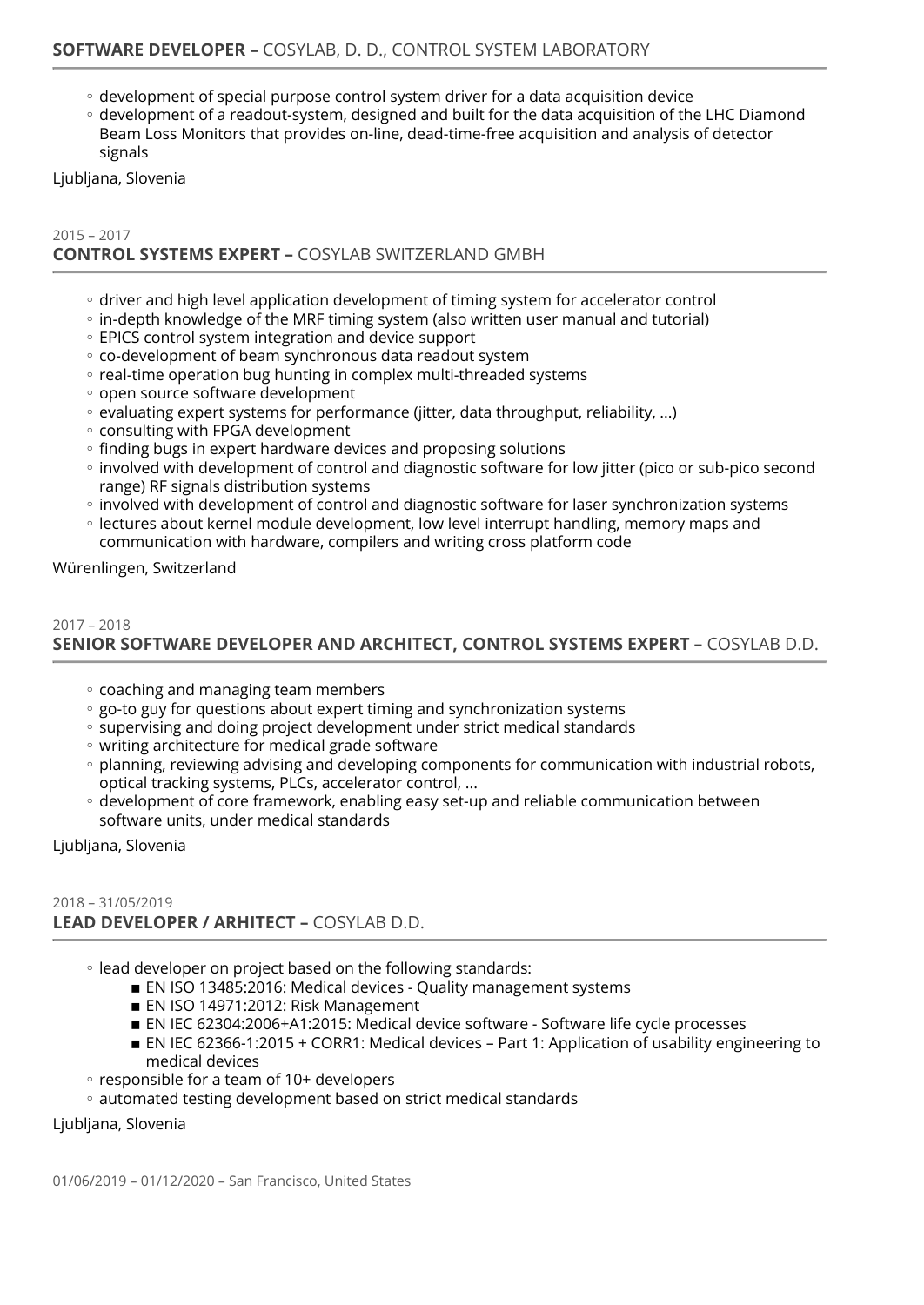- working on the core of the product, delivering features and fixing bugs in a high paced environment with hundreds of customers using the product daily
- leading projects (up to 50% of the entire product size)
- taking over technical initiatives and promoting good engineering culture ◦
- leading 2 teams, pushing NPS score from -20 to 80 while making the job fun for developers
- help solving infrastructure problems and helping the devops team getting to Cl/DI
- pushing towards better company culture, with clear goals and better people management

01/12/2020 – 28/02/2021 **FOUNDED GROWTHSTEAM D.O.O. –** ME AND MY FRIEND

Creating an entire product from scratch and getting first paying customers!

01/03/2021 – CURRENT – San Francisco, United States **INFRASTRUCTURE ENGINEER –** ZENPUT

- django development ◦
- carving the path towards CI/DI
- introducing secrets management, data pipelines and infrastructure as code ◦
- empowering developer flows (coaching, improving architecture, ChatBot, observability, local dev environment)
- improving security of the product, external services being used and networking

## **EDUCATION AND TRAINING**

2001 – 2005 – Črnomelj, Slovenia **HIGH SCHOOL GRADUATE (GCSE ) –** High school / Secondary school

EQF level 4

2005 – 2010 – Ljubljana, Slovenia **BACHELOR'S DEGREE IN COMPUTER ENGINEERING AND INFORMATION TECHNOLOGY –** Facul ty of Computer and Information Science, University of Ljubljana

General computer science with focus on hardware development and system architecture EQF level 7